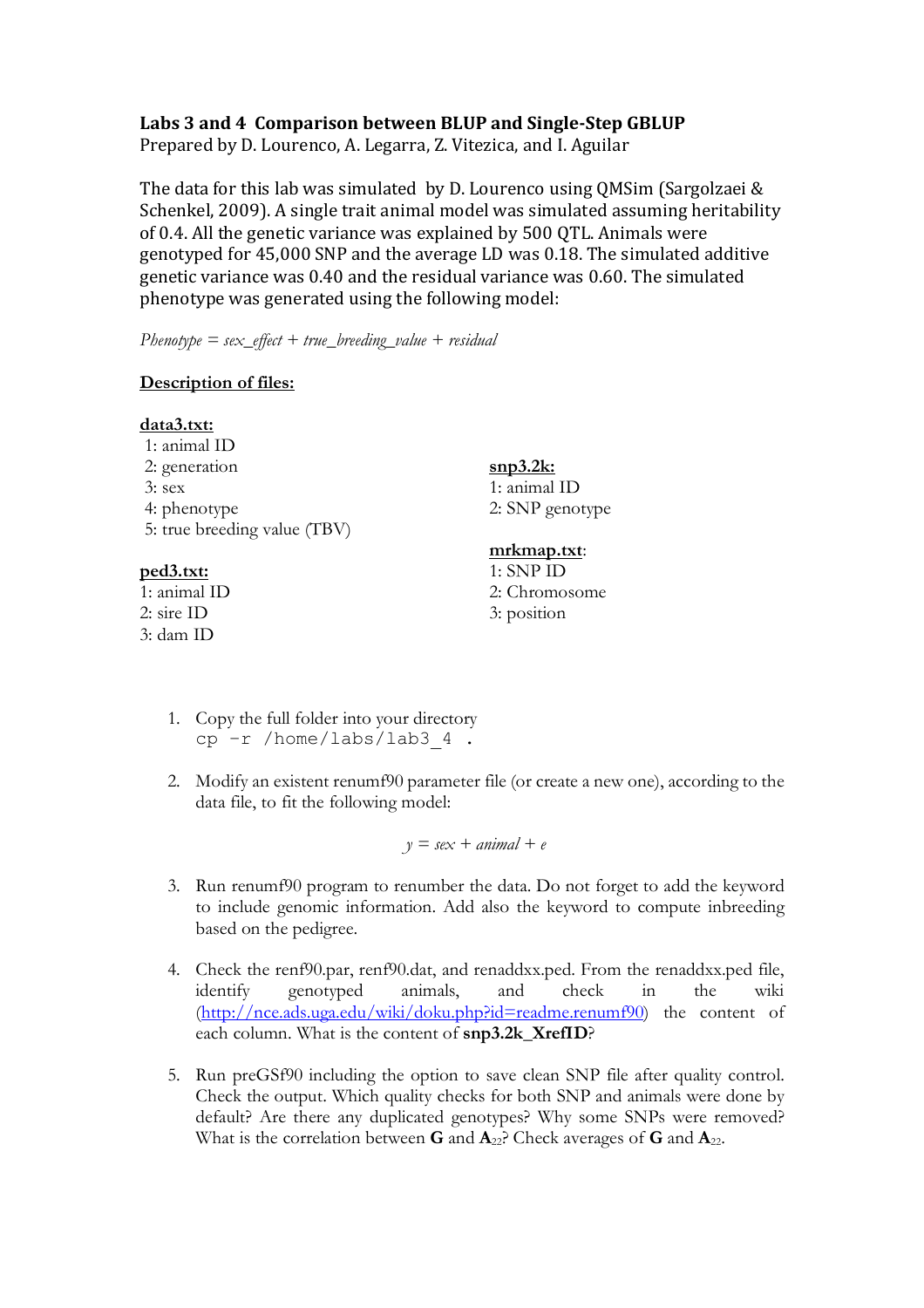- 6. Working with the clean SNP files, add an option to create PCA plots and run preGSf90 again. As your SNP file is already clean, do not forget to include an option to skip quality control. Based on the PCA plot, what can you conclude about the population structure?
- 7. Run blupf90 without SNP information. Now run blupf90 using genomic information (this is ssGBLUP) and compare cpu time and solutions. Hint: use the following command to provide computing time and to save

outputs to a log file:

time echo renf90.par | blupf90 | tee blup1.log

8. Do a validation on young selection candidates (individuals from  $5<sup>th</sup>$  generation with genotypes and no phenotypes). Compare EBV and GEBV with true breeding value (TBV). Remember that correlation between (G)EBV and a benchmark (i.e., TBV) is a measure of prediction accuracy. What happened with prediction accuracy when genomic information was included? Check also intercept and regression coefficient from a regression of TBV on EBV and TBV on GEBV.

Hint 1: remove the phenotypic information from the  $5<sup>th</sup>$  generation and obtain solutions from a model with SNP information and with no SNP information.

Hint 2: have renumf90 passing to the renumbered data a column containing generation number.

Hint 3: if generation column is number 4, the new data can be created using the AWK Unix tool:

awk '\$4<5' renf90.dat > renf90.dat.reduced

9. A very common validation method used in beef cattle and other species is the correlation between phenotypes adjusted to fixed effects and EBV or GEBV. This is called predictive ability or ability to predict future performance. Compute predictive ability for young genotyped animals in the 5<sup>th</sup> generation.

> Hint 1: the benchmark is now adjusted phenotypes obtained using the complete data and no genomic information. Run blupf90 with complete data and no genomic information. Run predictf90 in the same folder you ran blupf90. Before running, you should include the following option in the parameter file:

## OPTION include effects X

Where X is the number of the animal effect. If animal effect is effect number 2 in your model, X is 2. This means that phenotypes will be adjusted for all effects, but effect number 2. Adjusted phenotypes will be in a file called yhat\_residual, with the following format:

Animal\_id, Y\*, Yhat, residual where:  $Y^*$  = Phenotype – fixed effects  $Yhat = EBV$  (or animal effect) Residual = Phenotype - EBV

Hint 2: Correlate Y\* with EBV and GEBV computed using reduced data.